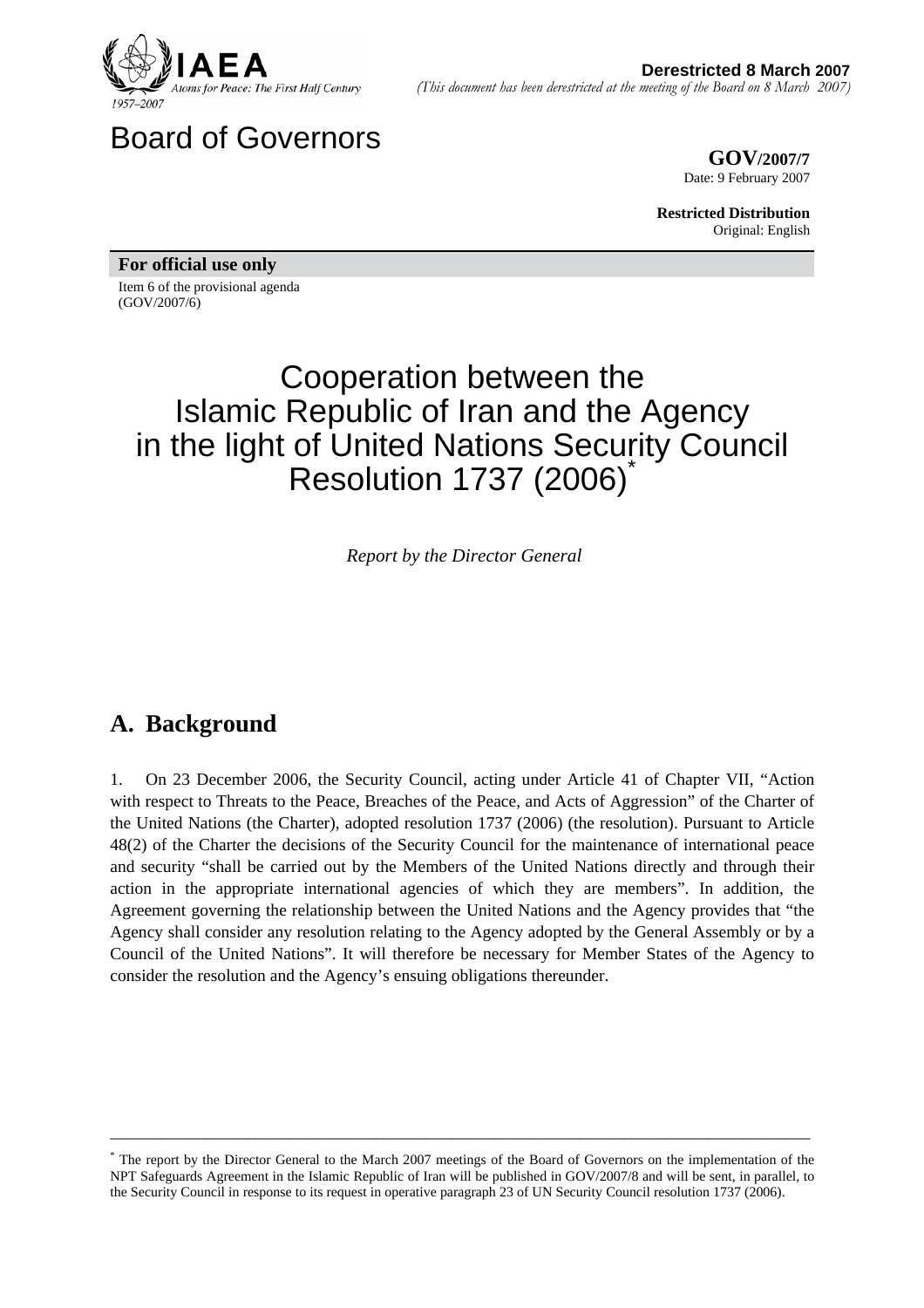# **B. Obligations under Security Council resolution 1737 (2006)**

2. The resolution, inter alia in operative paragraphs 3 and 4, requires the taking of measures to prevent the supply, sale or transfer to, or for the use in or benefit of, Iran of all items, materials equipment, goods and technology which could contribute to Iran's enrichment related, reprocessing or heavy water related activities, or to the development of nuclear weapon delivery systems and of specified items, materials, equipment, goods and technology listed in United Nations Security Council documents S/2006/814 and S/2006/815, as well as of any other additional items that may be determined by the Security Council or the Committee established pursuant to operative paragraph 18 of the resolution. Also, pursuant to operative paragraph 5 of the resolution, the Agency has to be informed within ten days in cases of the supply, sale or transfer to Iran of those items, materials, equipment, goods and technology listed in document S/2006/814 in respect of which the export to Iran is not prohibited. At the same time, the resolution exempts specific equipment and fuel assemblies for light water reactors from the restrictions mentioned above. While operative paragraph 10 requires Member States to exercise vigilance regarding the entry into or transit through their territories of persons specified in that paragraph, operative paragraph 11 requires Member States to grant to such persons entry into their territories to attend Agency meetings designed to meet the objectives of the resolution.

3. The resolution further provides, in its operative paragraph 6, that all Member States (and through their actions as set out in paragraph 1 above, the Agency) take the necessary measures to prevent the provision to Iran of any technical assistance or training, financial assistance, investment, brokering or other services and the transfer of financial resources or services, related to the supply, sale, transfer, manufacture or use of the prohibited items, materials, equipment, goods and technology specified in operative paragraphs 3 and 4 of the resolution.

4. In addition to this general prohibition on technical assistance relating to proliferation sensitive nuclear activities, the resolution, in its operative paragraph 16, specifically addresses the Agency and provides that technical cooperation provided to Iran by the IAEA or under its auspices shall only be for food, agricultural, medical, safety or other humanitarian purposes, or where it is necessary for projects directly related to the items specified in subparagraphs 3(b)(i) and (ii) of the resolution (i.e. equipment and fuel assemblies for light water reactors), but that no such technical cooperation shall be provided that relates to the proliferation sensitive nuclear activities set out in operative paragraph 2 of the resolution. The Committee established pursuant to operative paragraph 18 of the resolution is tasked, inter alia, to seek from the Secretariat of the Agency information regarding the actions taken by the Agency to implement effectively the measures provided for in operative paragraph 16 of the resolution and whatever further information it may consider useful in this regard. Taking into account the drafting history of the resolution, given the standard terminology traditionally used in the Agency in the context of defining its technical cooperation programme and the fact that the resolution clearly distinguishes on the one hand between technical assistance in the general sense in operative paragraph 6 and on the other hand technical cooperation in the specific Agency context in operative paragraph 16, it is the Secretariat's judgement that the activities of the Agency dealt with by operative paragraph 16 pertain only to activities in the context of projects implemented through the Agency's Technical Cooperation Programme.

5. In light of the above provisions of operative paragraph 6 no technical assistance outside the Technical Cooperation Programme,<sup>1</sup> can be provided to Iran that relates to the proliferation sensitive

 $<sup>1</sup>$  For example, the activities carried out in the framework of coordinated research projects.</sup>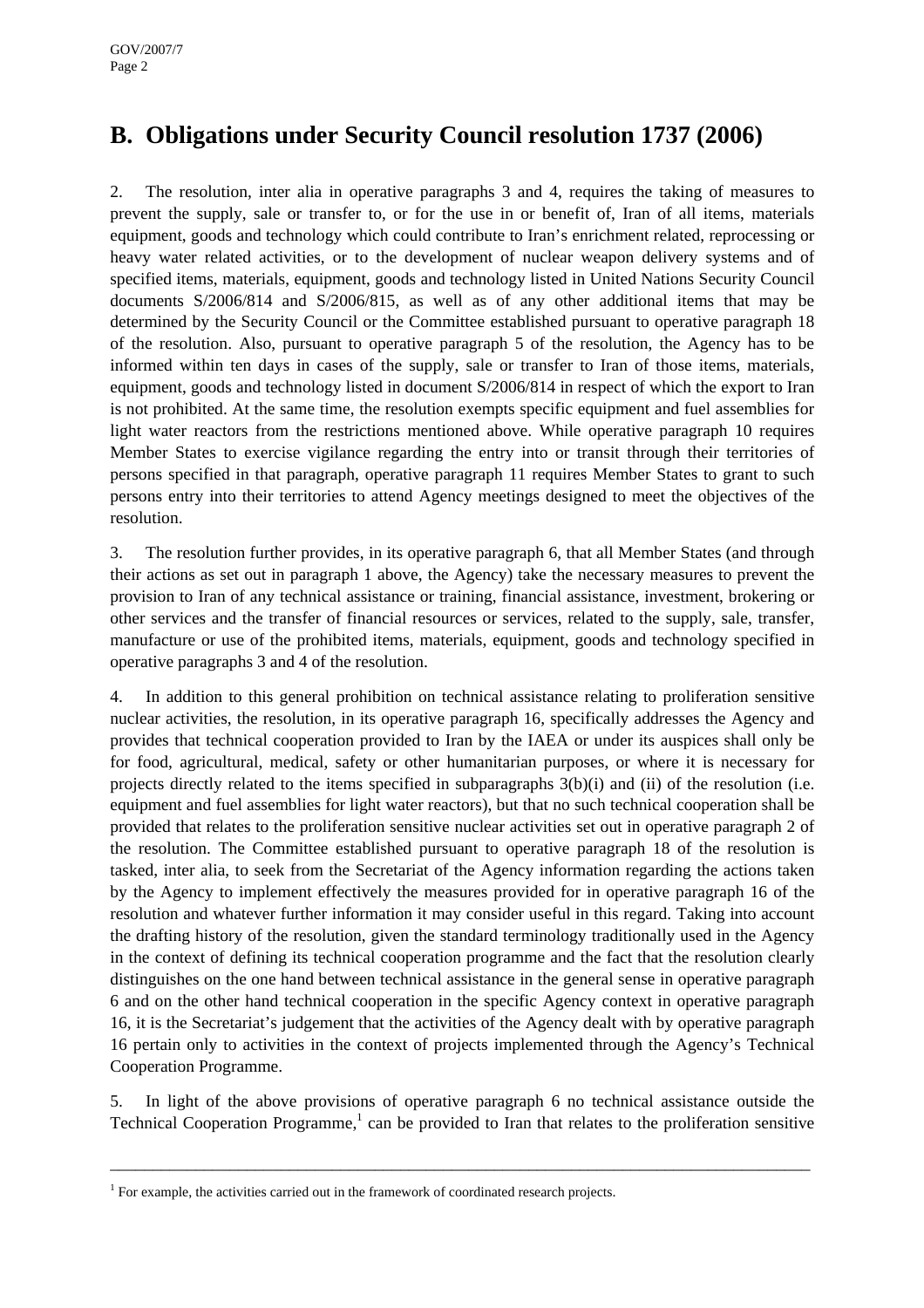nuclear activities specified in the resolution. Technical assistance, however, can be provided to Iran when after a case-by-case screening by the Secretariat upon receipt of a request for specific assistance, it is found to be in conformity with the provisions of operative paragraph 6 of the resolution. The Secretariat has evaluated, and established the necessary internal procedures to keep under review, all its technical assistance activities to ensure that none of them contribute to Iran's proliferation sensitive nuclear activities specified in the resolution<sup>2</sup>.

### **C. Evaluation of technical cooperation provided to Iran**

6. In respect of technical cooperation, the Director General undertook in his letter of 27 December 2006 to the Chairman of the Board of Governors, that the Secretariat "will evaluate all IAEA technical cooperation projects for Iran in the light of resolution 1737 (2006) and will prepare a report including a list of the projects which could, in the Secretariat's judgement, continue to be implemented". The Director General also stated that, pending completion of the Secretariat's evaluation, and until the Board takes the required decision, it would be ensured that, "any technical cooperation provided to Iran by the Agency, or under its auspices, will be limited to activities that are, prima facie, in the Secretariat's judgement authorized by the aforementioned resolution."

7. The Secretariat has evaluated the technical cooperation provided to Iran by the Agency, in the context of the resolution. The Secretariat has also established the necessary procedures to keep the programme under review. The recommendations resulting from the evaluation are provided in the attached Annex and are based on the following considerations:

(i) No technical cooperation may be provided to Iran that relates to the proliferation of sensitive nuclear activities specified in the resolution.

(ii) Technical cooperation by the Agency may continue to be provided only if it is for food, agricultural, medical, safety or other humanitarian purposes, or where it relates to light water reactors as specified in operative paragraphs 3(b)(i) and (ii) of the resolution.

(iii) The phrase "technical cooperation provided to Iran by the IAEA" in the resolution is understood to include any and all technical cooperation to Iran by the Agency whether through national, regional or interregional projects contained in the Agency's Technical Cooperation Programme.

(iv) The phrase "under its auspices" is understood to mean any and all technical cooperation provided by the Agency to Iran in the context of agreements, arrangements or events which the Agency supports or co-organizes, to which the Agency is a party, and/or for which the Agency is a sponsor or co-sponsor.

(v) The term "safety" is understood to mean activities that may have a direct impact on the protection of people and the environment against radiation risks. This includes the safety of nuclear installations, radiation safety, the safety of radioactive waste and safety in the transport of radioactive material.

 $2$  As a result, Iran's participation in three such activities will require a case-by-case assessment.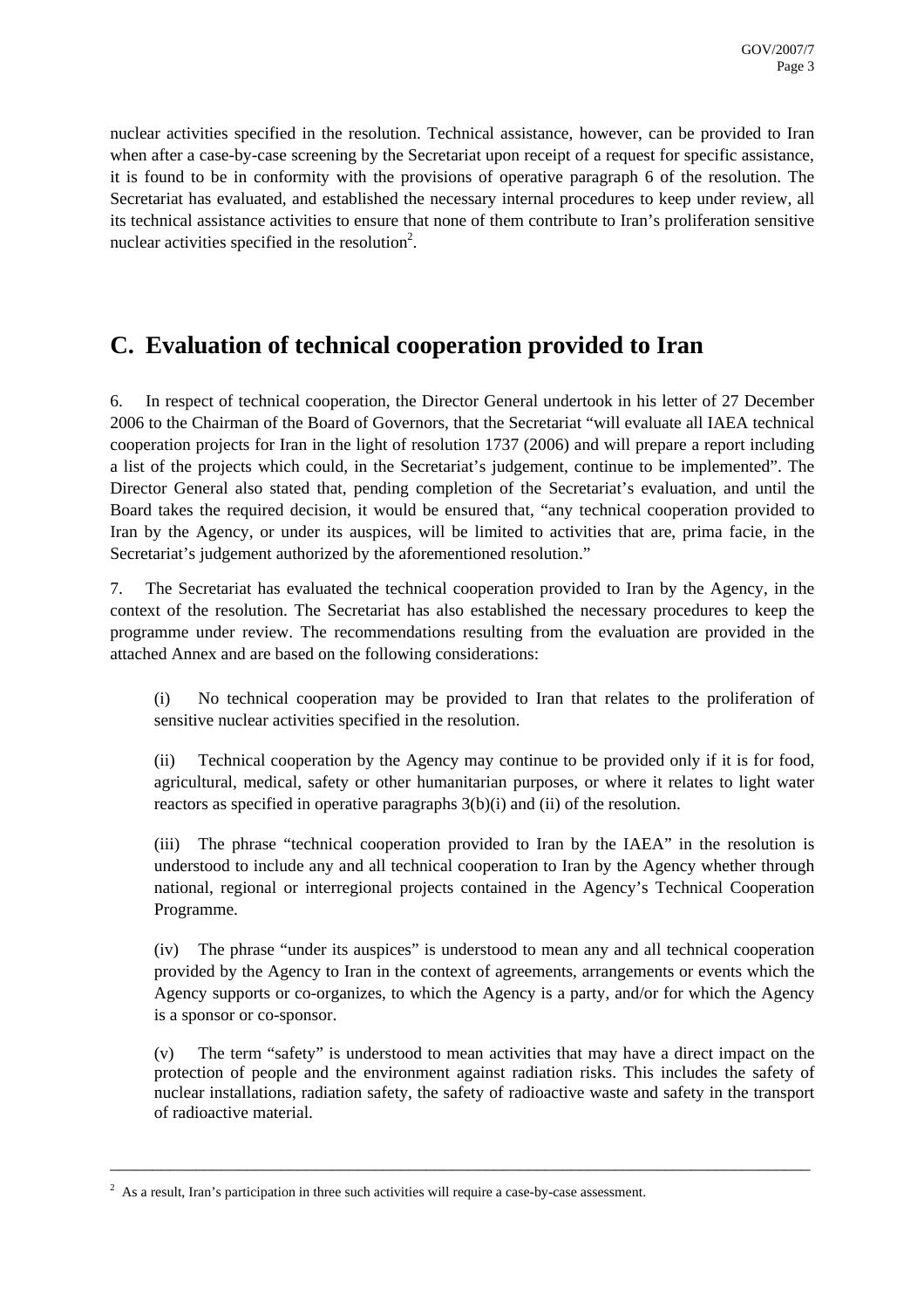(vi) The phrase "or other humanitarian purposes" is understood to mean all activities directly related to basic human needs and human welfare other than those specifically mentioned in operative paragraph 16 of the resolution.

(vii) To the extent that nuclear security may have a direct impact on the safety of people and the environment, relevant nuclear security related technical cooperation projects may continue to be carried out.

(viii) As regards technical cooperation projects with disparate purposes and activities, the Secretariat will implement the activities on a case-by-case basis for those purposes which are in conformity with the provisions of operative paragraph 16 of the resolution.

8. There are, at present, fifteen national technical cooperation projects for Iran as well as thirtyfour regional and six interregional technical cooperation projects in which Iran participates or is eligible to participate.<sup>3</sup> The Secretariat reached the following conclusions regarding the technical cooperation provided to Iran by the Agency or under its auspices<sup>4</sup>:

(i) Technical cooperation to Iran may proceed through eleven national projects and twenty regional and two interregional projects**.**

(ii) Technical cooperation to Iran may not proceed through one national project and ten regional and one interregional projects with disparate activities except for those specific activities that, after a case-by-case screening by the Secretariat upon receipt of a request for specific assistance, are found to be in conformity with the provisions of operative paragraph 16 of the resolution.

(iii) Technical cooperation to Iran may not proceed through three national projects and four regional and three interregional projects.

9. Pending action by the Board, and as indicated by the Director General in his letter to the Chairman of the Board of 27 December 2006, the Secretariat has placed on hold three fellowships, one individual participation in a training course and the procurement of fifteen items and shipments under projects INT0081, RAS0042, RAS4025, RAS2011, IRA8015, as well as all technical cooperation projects referred to in paragraph 8(iii) above.

# **D. Actions by the Secretariat**

10. The Secretariat will continue to keep all its technical assistance activities under review to ensure that none contribute to Iran's proliferation sensitive nuclear activities as specified in the resolution.

<sup>3</sup> In addition, thirty-six national, regional and interregional technical cooperation projects in which Iran participated or was eligible to participate are under closure pending finalization of the standard administrative requirements. There are no current or future activities for or involving Iran under these projects.

<sup>&</sup>lt;sup>4</sup> The current conclusions are limited to activities and projects foreseen at present. Should future developments warrant a change to these conclusions, the Board will be consulted.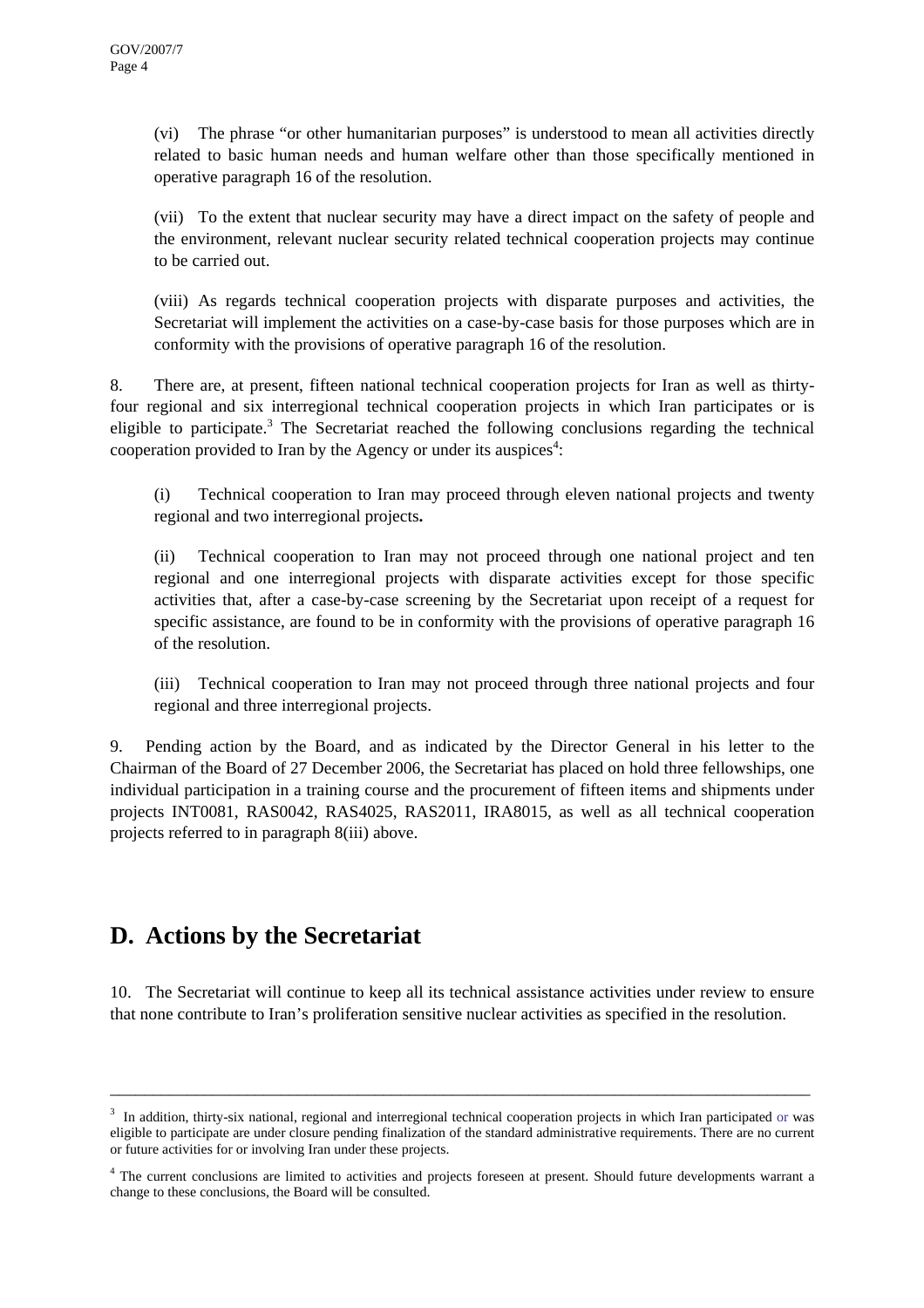11. Subject to the concurrence by the Board, the Secretariat will implement the technical cooperation to Iran as specified in paragraphs 7 and 8 above.

12. Obligations to third parties arising out of technical assistance activities and technical cooperation projects that are being put on hold are being kept under review by the Secretariat and will be addressed in accordance with the terms of the relevant contracts.

13. In accordance with operative paragraph 18(b) of the resolution, the Secretariat will provide information that may be required by the Committee established pursuant to the resolution.

### **E. Recommended Action by the Board**

14. It is recommended that the Board:

(i) take note of the resolution; and

(ii) concur with the Secretariat's understanding of the actions required of the Agency by Member States, in respect of the cooperation between Iran and the Agency as contained in paragraphs 10 to 13 above.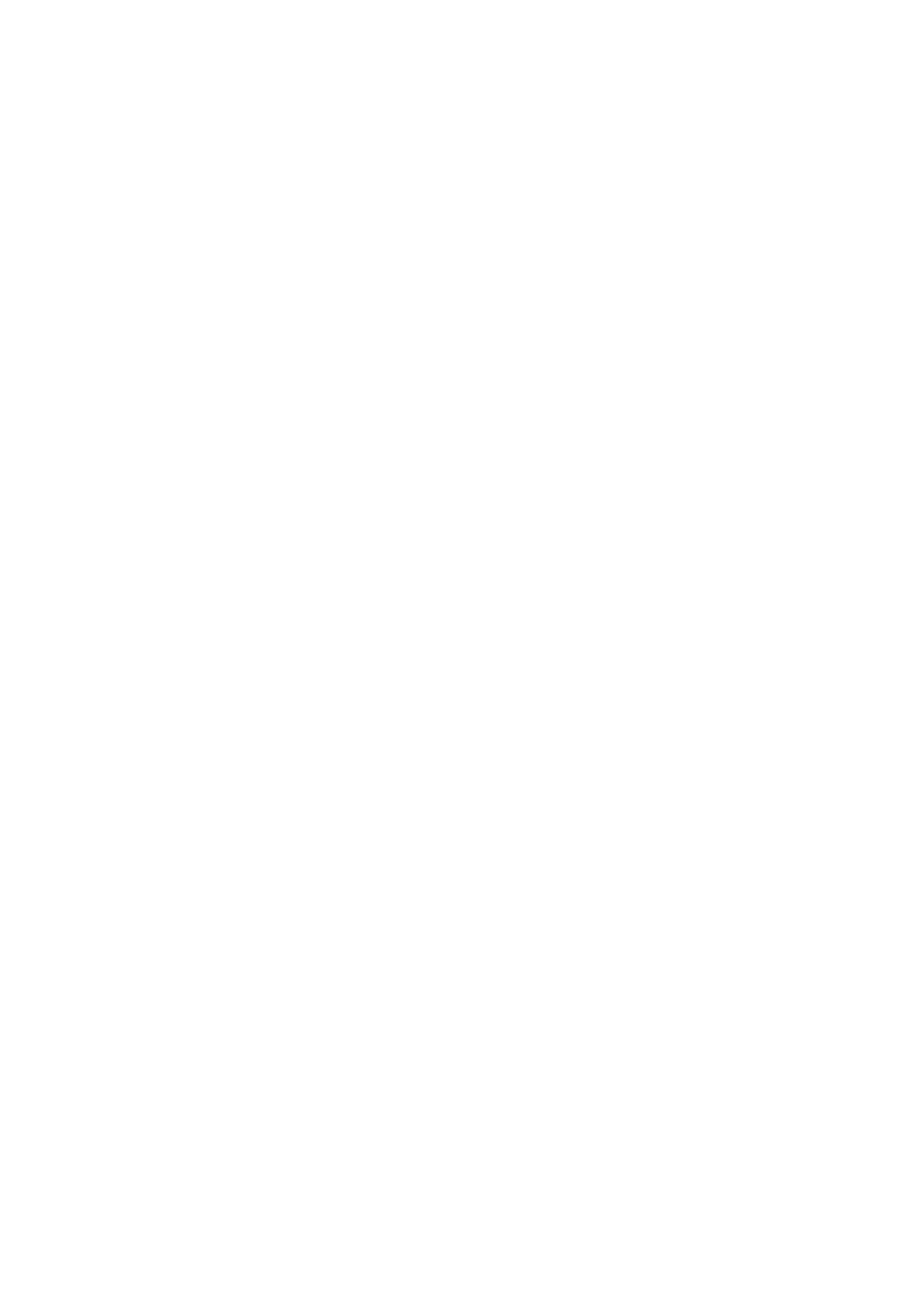#### **Annex**

### **EVALUATION OF TECHNICAL COOPERATION PROVIDED TO IRAN**

### **No technical cooperation relating to proliferation sensitive nuclear activities will be provided under any project.**

#### **Key to Secretariat Evaluation:**

- **Y: YES**  the national project or Iran's involvement in a regional/interregional project **may proceed**. In the Secretariat's judgement the project in question is in conformity with the requirements of operative paragraph 16 of S/RES/1737(2006).
- **CC: NO** activities under a national project or Iran's involvement in a regional/interregional project with disparate activities **may not proceed** except for those specific activities that, after a case-by-case screening by the Secretariat upon receipt of a request for specific assistance, are found to be in conformity with the provisions of operative paragraph 16 of S/RES/1737(2006).
- **N: NO** the national project or Iran's involvement in a regional/interregional project **may not proceed**. In the Secretariat's judgement the project in question is not in conformity with the requirements of operative paragraph 16 of S/RES/1737(2006).

| $N_{0}$ .      | Project<br>Code<br>(Initial<br>year of<br><i>approval</i> ) | <b>Project Objective</b>                                                                                                                                                                                                                                         | <b>Remarks regarding the</b><br><b>Secretariat's Evaluation</b>                                                                                                                                              | <b>Recommendation</b> |
|----------------|-------------------------------------------------------------|------------------------------------------------------------------------------------------------------------------------------------------------------------------------------------------------------------------------------------------------------------------|--------------------------------------------------------------------------------------------------------------------------------------------------------------------------------------------------------------|-----------------------|
|                | <b>A. NATIONAL PROJECTS</b>                                 |                                                                                                                                                                                                                                                                  |                                                                                                                                                                                                              |                       |
| $\mathbf{1}$   | <b>IRA0007</b><br>(2007)                                    | To upgrade and strengthen the skills and<br>capabilities of the human resources within<br>the broad spectrum of applications of atomic<br>and nuclear science and technology.                                                                                    | This project will have various activities for<br>disparate purposes, such as food,<br>agriculture, health, safety, nuclear power<br>and industry. Each activity will be assessed<br>on a case-by-case basis. | cc                    |
| 2              | <b>IRA2007</b><br>(2005)                                    | To improve the overall capacity<br>and<br>standardize<br>production<br>protocols<br>to<br>manufacture radiopharmaceutical products,<br>in accordance with good manufacturing<br>practices (GMP), for distribution to the<br>national nuclear medicine community. | The project is entirely for medical purpose.                                                                                                                                                                 | Y                     |
| 3              | <b>IRA2008</b><br>(2007)                                    | To prepare therapeutic sources, radiocolloid<br>particles and radiopharmaceuticals<br>for<br>cancer treatment.                                                                                                                                                   | Entirely for medical purpose.                                                                                                                                                                                | Y                     |
| $\overline{4}$ | <b>IRA3006</b><br>(2007)                                    | To study, characterize and assess candidate<br>sites for their suitability as a near-surface<br>repository and to develop the necessary<br>documentation required by the regulatory<br>authority for the issuance of a construction<br>licence.                  | Entirely for safety purpose.                                                                                                                                                                                 | Y                     |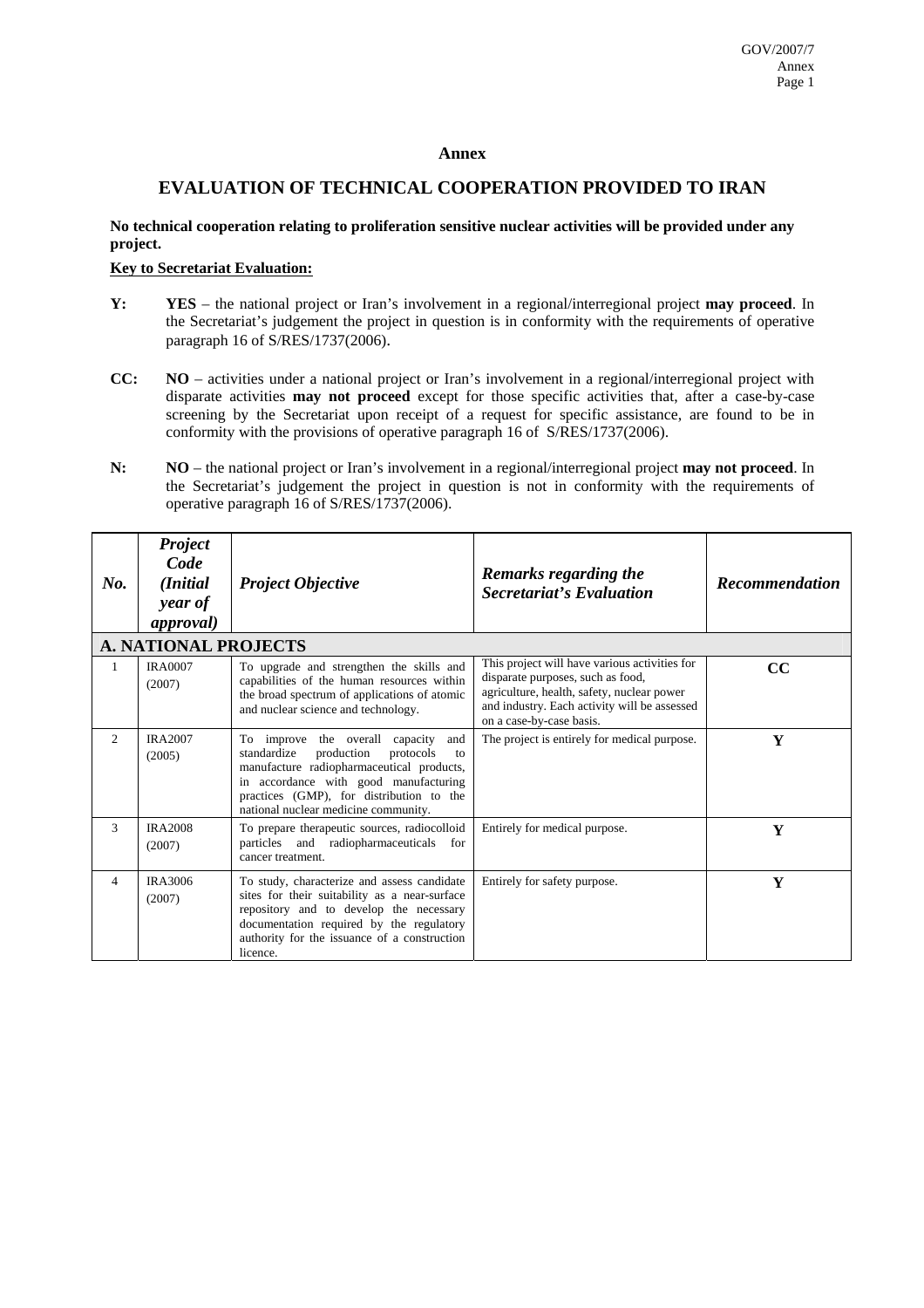| 5  | <b>IRA4034</b><br>(2003)                      | To complete site characterization, preliminary<br>safety assessment, and a reference conceptual<br>design for a near-surface repository for low- and<br>intermediate-level radioactive waste (LILW).                                                                                                                                                                                                       | Entirely for safety purpose.                                                                                                                                                                                                                                                                                      | Y           |  |
|----|-----------------------------------------------|------------------------------------------------------------------------------------------------------------------------------------------------------------------------------------------------------------------------------------------------------------------------------------------------------------------------------------------------------------------------------------------------------------|-------------------------------------------------------------------------------------------------------------------------------------------------------------------------------------------------------------------------------------------------------------------------------------------------------------------|-------------|--|
| 6  | <b>IRA4035</b><br>(2005)                      | To assist the Atomic Energy Organization of Iran<br>(AEOI) in further strengthening its owner<br>capabilities for the commissioning and start-up,<br>followed by safe and reliable operation of the<br>country's first unit of nuclear power plant in<br>Bushehr (BNPP-1), through the provision of<br>technical advice based on international safety<br>codes, standards and proven practices.            | This projects relates directly to safety at<br>the Bushehr NPP.                                                                                                                                                                                                                                                   | Y           |  |
| 7  | <b>IRA4036</b><br>(2007)                      | To strengthen the owner's capabilities for<br>successful implementation of the approved<br>national programme for provision of safe and<br>reliable nuclear power generation capacities in the<br>future.                                                                                                                                                                                                  | This project essentially relates to the<br>implementation of nuclear power in the<br>future                                                                                                                                                                                                                       | N           |  |
| 8  | <b>IRA4037</b><br>(2007)                      | To establish a new Nuclear Technology Centre<br>(NTC) including discussion with Agency<br>consultants on ways of using the experience of<br>other countries.                                                                                                                                                                                                                                               | This project is largely concerned with the<br>development of organisational structure,<br>quality management systems and action<br>plans for the NTC.                                                                                                                                                             | ${\bf N}$   |  |
| 9  | <b>IRA5012</b><br>(1999)                      | To establish the ability to prepare standardized<br>assays for use in foot and mouth disease (FMD)<br>control.                                                                                                                                                                                                                                                                                             | Entirely for agricultural purpose.                                                                                                                                                                                                                                                                                | Y           |  |
| 10 | <b>IRA8015</b><br>(2001)                      | To establish radiation processing for the cross-<br>linking of cable and wire, and production of heat-<br>shrinkable materials.                                                                                                                                                                                                                                                                            | Relates to industrial applications.                                                                                                                                                                                                                                                                               | N           |  |
| 11 | <b>IRA8016</b><br>(2003)                      | To investigate the dynamics of the groundwater<br>system around Tehran for developing a sustainable<br>water resource management strategy.                                                                                                                                                                                                                                                                 | For agricultural and humanitarian<br>purposes.                                                                                                                                                                                                                                                                    | Y           |  |
| 12 | <b>IRA8017</b><br>(2005)                      | To prepare a technical and economical feasibility<br>study on the use of radiation to treat municipal<br>wastewater and sludge and to elaborate, on the<br>basis of such a study, the technical requirements<br>of a pilot-scale wastewater treatment facility.                                                                                                                                            | This project is for humanitarian purposes.<br>The project is designed to lead to positive<br>implications on the health standards<br>improvement of water quality and a<br>reduction in transmission of infectious<br>disease, the environment and more<br>important, the reuse of wastewater for<br>agriculture. | Y           |  |
| 13 | <b>IRA9016</b><br>(2001)                      | To undertake a safety evaluation of the Tehran<br>Research Reactor for determining the feasibility of<br>upgrading it.                                                                                                                                                                                                                                                                                     | The project is for safety purpose and<br>relates to an item specified in subparagraph<br>3(b)(i) of S/RES/1737 (2006).                                                                                                                                                                                            | $\mathbf Y$ |  |
| 14 | <b>IRA9017</b><br>(2003)                      | To enhance the capability of the Iranian Nuclear<br>Regulatory Authority (INRA) for the licensing and<br>regulatory control of nuclear installations and<br>activities, in accordance with international codes,<br>standards, and practices.                                                                                                                                                               | Entirely for safety purpose.                                                                                                                                                                                                                                                                                      | Y           |  |
| 15 | <b>IRA9018</b><br>(2007)                      | To enhance the capability of INRA in licensing<br>and control of Iranian nuclear and radiological<br>facilities.                                                                                                                                                                                                                                                                                           | Entirely for safety purpose.                                                                                                                                                                                                                                                                                      | Y           |  |
|    | <b>B. REGIONAL AND INTERREGIONAL PROJECTS</b> |                                                                                                                                                                                                                                                                                                                                                                                                            |                                                                                                                                                                                                                                                                                                                   |             |  |
| 16 | <b>RAS0042</b><br>(2003)                      | To upgrade and strengthen human resources of the<br>Member States, assist in implementation of<br>national projects, and support visits of national<br>consultants within the broad spectrum of the<br>applications of nuclear science and technology.                                                                                                                                                     | This project is for disparate purposes<br>covered under IAEA technical<br>cooperation programme, such as food,<br>agriculture, health, safety, nuclear power,<br>industry, water and environment. Each<br>project activity will be assessed on a case-<br>by-case basis.                                          | CC          |  |
| 17 | <b>RAS0046</b><br>(2007)                      | States'<br>National<br>Nuclear<br>To assist Member<br>Institutions<br>(NNIs)<br>in<br>achieving<br>greater<br>sustainability and self-reliance through enhanced<br>strategic planning and a greater capability to<br>provide services/products both to the public and to<br>the private sectors, thereby ensuring that NNIs<br>contribute to long term socioeconomic national and<br>regional development. | This project is essentially for managerial<br>and strategic purposes.                                                                                                                                                                                                                                             | ${\bf N}$   |  |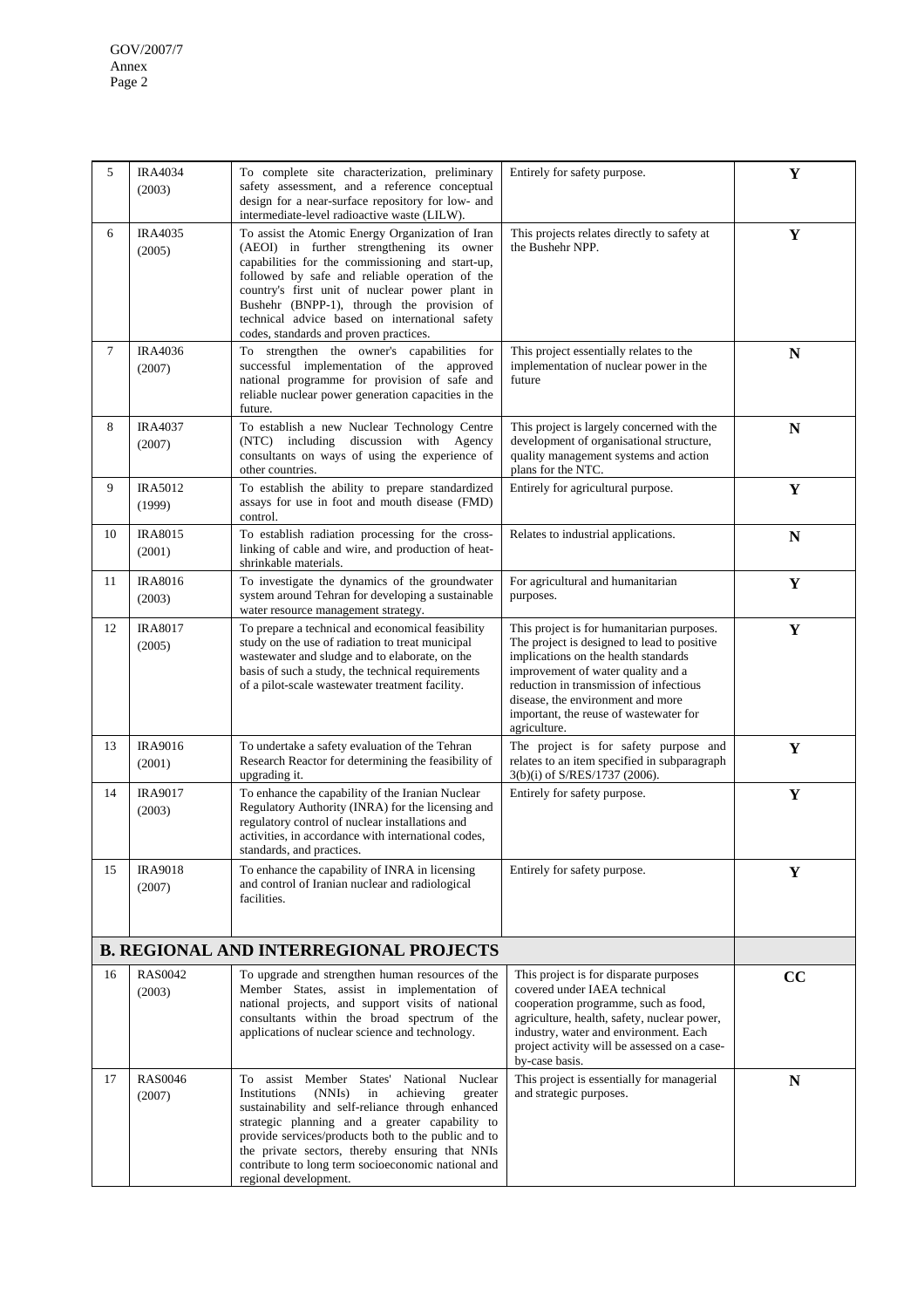| 18 | <b>RAS0047</b><br>(2007) | web-based<br>development,<br>To<br>support<br>the<br>consolidation, and utilization of standardized<br>educational and training programmes in nuclear<br>sciences and applications.                                                                                                                                                                                                                                                                                                                                                                                                                                                                                                                                                                                                                                                                                                             | This project will deal with training and<br>knowledge management for disparate<br>purposes such as food, agriculture, health,<br>safety, nuclear power and industry. Each<br>project activity will be assessed on a case-<br>by-case basis.                     | CC          |
|----|--------------------------|-------------------------------------------------------------------------------------------------------------------------------------------------------------------------------------------------------------------------------------------------------------------------------------------------------------------------------------------------------------------------------------------------------------------------------------------------------------------------------------------------------------------------------------------------------------------------------------------------------------------------------------------------------------------------------------------------------------------------------------------------------------------------------------------------------------------------------------------------------------------------------------------------|-----------------------------------------------------------------------------------------------------------------------------------------------------------------------------------------------------------------------------------------------------------------|-------------|
| 19 | <b>RAS0049</b><br>(2007) | To assist Member States in designing projects that<br>are in line with the TC Strategy and meet Agency<br>project design criteria, and allow for effective<br>implementation.                                                                                                                                                                                                                                                                                                                                                                                                                                                                                                                                                                                                                                                                                                                   | This project is essentially for managerial<br>purposes.                                                                                                                                                                                                         | ${\bf N}$   |
| 20 | <b>RAS0050</b><br>(2007) | To strengthen human resource capacity in nuclear<br>science and technology for the dissemination of<br>new or improved technologies.                                                                                                                                                                                                                                                                                                                                                                                                                                                                                                                                                                                                                                                                                                                                                            | This project is for disparate purposes<br>covered under IAEA technical<br>cooperation programme, such as food,<br>agriculture, health, safety, nuclear power,<br>industry, water and environment. Each<br>activity will be assessed on a case-by-case<br>basis. | CC          |
| 21 | <b>RAS0051</b><br>(2007) | To assist Member States in identifying planning<br>opportunities and establishing priorities for the<br>development of future technical cooperation<br>programmes in line with the TC Strategy.                                                                                                                                                                                                                                                                                                                                                                                                                                                                                                                                                                                                                                                                                                 | This project is essentially for managerial<br>and strategic purposes.                                                                                                                                                                                           | $\mathbf N$ |
| 22 | RAS2011<br>(2003)        | To introduce and implement quality management<br>(QM) systems for nuclear analytical techniques in<br>Member State laboratories in accordance with<br>internationally accepted standards.                                                                                                                                                                                                                                                                                                                                                                                                                                                                                                                                                                                                                                                                                                       | This project concerns nuclear analytical<br>techniques for disparate purposes, such as<br>trade, health, environmental protection,<br>and safety.                                                                                                               | CC          |
| 23 | RAS2013<br>(2007)        | ensure the safe and effective use of<br>To<br>radiopharmaceuticals through adherence to GMP<br>and<br>GRP<br>guidelines<br>in<br>facilities<br>for<br>radiopharmaceutical<br>manufacturing<br>and<br>compounding in the field of nuclear medicine.                                                                                                                                                                                                                                                                                                                                                                                                                                                                                                                                                                                                                                              | Entirely for safety and medical purposes.                                                                                                                                                                                                                       | Y           |
| 24 | <b>RAS3009</b><br>(2007) | Overall objective: To establish (if existing, to<br>upgrade) RWM (radioactive waste management)<br>infrastructure in the countries of the Asia and<br>Pacific Region in accordance with international<br>standards. Specific objectives: 1) To manage the<br>radioactive waste generated by various nuclear<br>applications and associated activities in the<br>participating MS in a safe, effective and secure<br>manner; 2) To identify disused sealed radioactive<br>sources in the region and manage them in a safe,<br>effective and secure manner; 3) To prepare a<br>strategic action plan for regional implementation to<br>strengthen national RWM infrastructure and<br>manage sealed radioactive sources securely and<br>safely in the region; 4) To implement the strategic<br>action plan at national level and facilitate the<br>overall objective through regional cooperation. | Entirely for safety purpose.                                                                                                                                                                                                                                    | Y           |
| 25 | RAS4025<br>(2005)        | To strengthen Member States' capacities in the<br>modernization and refurbishment of nuclear<br>instrumentation in agreement with quality control<br>(QC) standards.                                                                                                                                                                                                                                                                                                                                                                                                                                                                                                                                                                                                                                                                                                                            | This project concerns nuclear instruments<br>for disparate purposes, such as food,<br>agriculture, health, safety, nuclear power,<br>industry, water and environment. Each<br>project activity will be assessed on a case-<br>by-case basis                     | CC          |
| 26 | RAS4027<br>(2007)        | To assist Member States to maintain and refurbish<br>Nuclear Instruments (NIs) in accord with modern<br>electronics and through the use of proper QC<br>procedures, in order to ensure quality services.                                                                                                                                                                                                                                                                                                                                                                                                                                                                                                                                                                                                                                                                                        | This project concerns nuclear instruments<br>for disparate purposes, such as food,<br>agriculture, health, safety, nuclear power,<br>industry, water and environment. Each<br>project activity will be assessed on a case-<br>by-case basis.                    | cc          |
| 27 | <b>RAS4028</b><br>(2007) | To improve the NPP management systems so that<br>they integrate safety, quality, security, health,<br>production, human resources and environmental<br>needs in a coherent way and thus ensure long term<br>success in the exploitation of nuclear power.                                                                                                                                                                                                                                                                                                                                                                                                                                                                                                                                                                                                                                       | This project is for nuclear power and<br>safety purposes. Each project activity will<br>be assessed on a case-by-case basis.                                                                                                                                    | cc          |
| 28 | RAS4029<br>(2007)        | To strengthen national and regional infrastructures<br>in interested Member States in Asia and the Pacific<br>Region for the planning and development of<br>nuclear power programmes.                                                                                                                                                                                                                                                                                                                                                                                                                                                                                                                                                                                                                                                                                                           | This project relates to the development of<br>nuclear power in the future.                                                                                                                                                                                      | N           |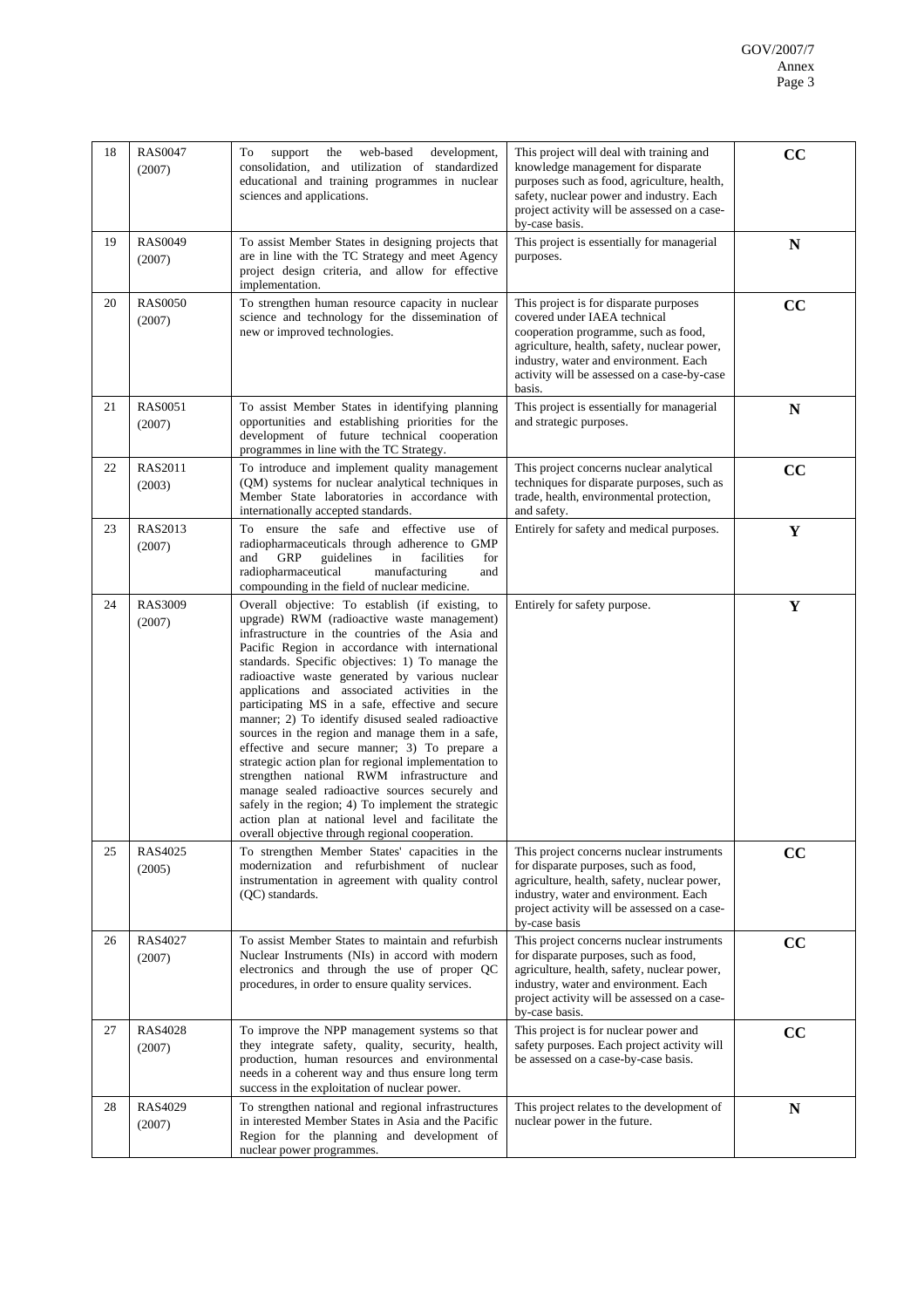| 29 | <b>RAS5049</b><br>(2007) | To promote regional cooperation in the field of<br>plant protection through the sharing of knowledge<br>and experience acquired by some Member States in<br>the integration of SIT to the area-wide suppression<br>of major Tephritid fruit fly pests.                                                                                                                                                                                                                                                                                                                                                              | Entirely for agricultural purpose.                                                                                                                                                                                                                                                            | Y           |
|----|--------------------------|---------------------------------------------------------------------------------------------------------------------------------------------------------------------------------------------------------------------------------------------------------------------------------------------------------------------------------------------------------------------------------------------------------------------------------------------------------------------------------------------------------------------------------------------------------------------------------------------------------------------|-----------------------------------------------------------------------------------------------------------------------------------------------------------------------------------------------------------------------------------------------------------------------------------------------|-------------|
| 30 | <b>RAS6034</b><br>(2001) | To develop a national and regional quality<br>management programme for accurate and cost-<br>effective radioisotopic molecular diagnosis of<br>infectious diseases; and to prepare the participating<br>laboratories for accreditation.                                                                                                                                                                                                                                                                                                                                                                             | Entirely for medical purpose.                                                                                                                                                                                                                                                                 | Y           |
| 31 | RAS6043<br>(2005)        | To assist Member States in developing and<br>expanding the neonatal screening system for<br>congenital hypothyroidism (CH) in order to reduce<br>the incidence of mental retardation in newborns<br>through improving diagnosis and treatment.                                                                                                                                                                                                                                                                                                                                                                      | Entirely for medical purpose.                                                                                                                                                                                                                                                                 | Y           |
| 32 | <b>RAS6050</b><br>(2007) | To establish interventions for the control and<br>prevention of childhood obesity and related health<br>risks in Asia and the Pacific.                                                                                                                                                                                                                                                                                                                                                                                                                                                                              | Entirely for medical purpose.                                                                                                                                                                                                                                                                 | Y           |
| 33 | RAS6051<br>(2007)        | To improve the medical physics capability and<br>capacity in the countries of the Asia and the Pacific<br>region through the establishment of a regional<br>approach to education and training of qualified<br>medical physicists, in particular through a Post-<br>Graduate Educational Course in Medical Physics at<br>M.Sc. or equivalent level, with a clear linkage to<br>clinical training.                                                                                                                                                                                                                   | Entirely for medical purpose.                                                                                                                                                                                                                                                                 | Y           |
| 34 | <b>RAS7014</b><br>(2007) | The objectives of the project are twofold: i) to<br>evaluate and monitor the food fortification<br>intervention programmes in five participating<br>Member States, and ii) to develop rice mutants with<br>low phytic acid from the country's high-yield rice<br>varieties.                                                                                                                                                                                                                                                                                                                                         | Entirely for food and agricultural purpose.                                                                                                                                                                                                                                                   | Y           |
| 35 | <b>RAS7017</b><br>(2007) | 1) To validate and apply the RBA (Receptor<br>Binding Assay) method for brevetoxins and<br>ciguatera in fish and fish products based on the use<br>of suitable radio-ligands and the standardization<br>and interlab study of a robust assay. 2) To provide<br>information on simplified field techniques for use<br>with RBAs including solid phase adsorption in situ<br>sampling, sample preparation, preconcentration,<br>filtering, and counting (basic chemiluminescence).<br>3) To apply nuclear techniques to evaluate the<br>impact of eutrophication on HABs in relevant<br>fish/shellfish growing areas. | Entirely for food purpose.                                                                                                                                                                                                                                                                    | $\mathbf Y$ |
| 36 | RAS8102<br>(2005)        | To enhance Member States' capabilities in applying<br>radiation technology for advanced materials<br>development, natural and synthetic polymer<br>processing, composites, and healthcare products<br>based on polymers.                                                                                                                                                                                                                                                                                                                                                                                            | This project deals with development of<br>materials for disparate purposes, such as<br>health and industry. Materials such as<br>composites that can be for dual uses are<br>not permitted under OP16<br>S/RES/1737(2006). Each project activity<br>will be assessed on a case-by-case basis. | cc          |
| 37 | <b>RAS9037</b><br>(2005) | To support the target countries in their effort to<br>attain a core number of managers, qualified<br>experts, trainers and specialists in radiation<br>protection; to develop adequate expertise and<br>competence required for sustainable national<br>radiation protection infrastructure; to partake<br>appropriate knowledge and understanding for the<br>promotion and sustainability of safe working<br>practices.                                                                                                                                                                                            | Entirely safety purpose.                                                                                                                                                                                                                                                                      | $\mathbf Y$ |
| 38 | <b>RAS9038</b><br>(2005) | To increase national capacity in the target countries<br>for prevention, detection and response to illicit<br>trafficking of nuclear and other radioactive<br>materials; to provide the required training of staff<br>in regulatory authorities, at nuclear installations<br>and at other locations where these materials are<br>used or stored and of staff in law enforcement<br>organizations. These objectives will be achieved<br>through NSF funding.                                                                                                                                                         | Entirely safety purpose.                                                                                                                                                                                                                                                                      | Y           |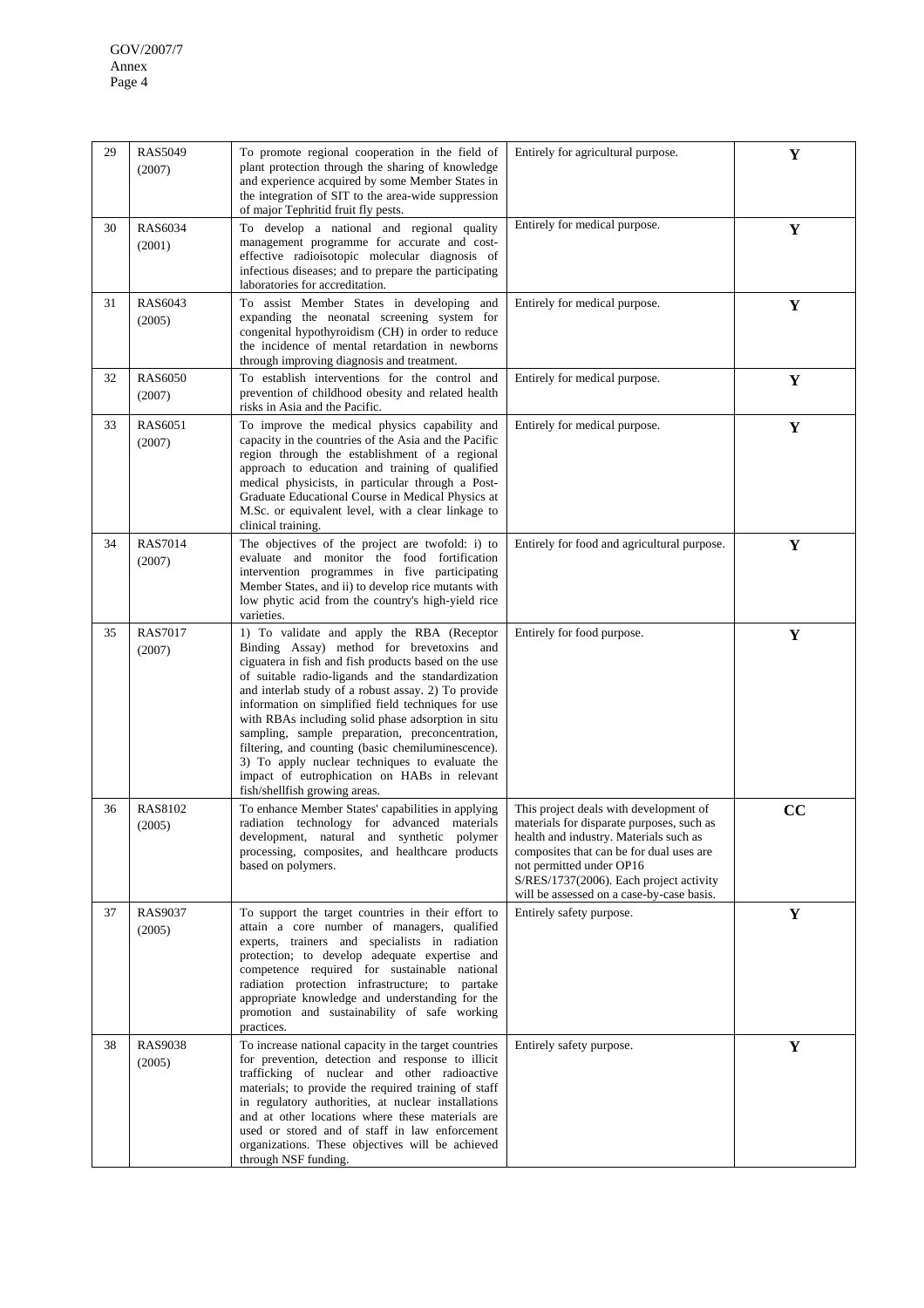| 39 | RAS9039<br>(2005)        | (i) To improve the comprehensive regulatory<br>infrastructure for the safety and security of<br>radiation sources and control of radiation exposure<br>in participating countries; (ii) to establish and/or<br>develop a national<br>occupational<br>radiation<br>protection programme and for provision of<br>individual and workplace monitoring services to all<br>radiation workers under an adequate Quality<br>Management System, and to optimize radiation<br>exposure of workers in different facilities including<br>work to significant exposure to natural sources, (iii)<br>to harmonize and streamline national capabilities<br>for regulatory and occupational exposure control in<br>all practices compliant with the requirements of the<br>International Basic Safety Standards (BSS) and<br>relevant safety guides, the requirements of Legal<br>and Governmental Infrastructure for Nuclear,<br>Radiation, Radioactive Waste and Transport Safety<br>(GS-R-1), and the provisions of the Code of<br>Conduct on the Safety and Security of Radioactive<br>Sources, and (iv) to support the target countries in<br>their effort to develop and attain a core number of<br>mangers, qualified experts and trainers in skills<br>required in radiation protection and through a long-<br>duration Post Graduate Educational Course on<br>Radiation Protection and Safety of Sources<br>(PGEC). | Entirely safety purpose.                                                                                                   | Y           |
|----|--------------------------|---------------------------------------------------------------------------------------------------------------------------------------------------------------------------------------------------------------------------------------------------------------------------------------------------------------------------------------------------------------------------------------------------------------------------------------------------------------------------------------------------------------------------------------------------------------------------------------------------------------------------------------------------------------------------------------------------------------------------------------------------------------------------------------------------------------------------------------------------------------------------------------------------------------------------------------------------------------------------------------------------------------------------------------------------------------------------------------------------------------------------------------------------------------------------------------------------------------------------------------------------------------------------------------------------------------------------------------------------------------------------------------------------------------|----------------------------------------------------------------------------------------------------------------------------|-------------|
| 40 | <b>RAS9040</b><br>(2005) | (i) To establish, develop and consolidate adequate<br>national systems for radiological protection of<br>patients and the control of exposures of patients in<br>diagnostic<br>interventional<br>and<br>radiology,<br>radiotherapy and nuclear medicine, in line with the<br>international standards, (ii) to build capacity and<br>develop technical capabilities for the introduction<br>and implementation of quality assurance (QA)<br>programmes for radiation protection in medicine,<br>(iii) to support Member States in gradual transition<br>from the basic to more advanced stages of the<br>implementation of the international Basic Safety<br>Standards (BSS) in the application of radiation<br>sources in medicine.                                                                                                                                                                                                                                                                                                                                                                                                                                                                                                                                                                                                                                                                           | Entirely safety purpose.                                                                                                   | Y           |
| 41 | RAS9043<br>(2007)        | To use ANSN to promote the sustainable sharing of<br>knowledge and experience for mutual learning and<br>continuous improvement of the safety of nuclear<br>installations in Asian countries.                                                                                                                                                                                                                                                                                                                                                                                                                                                                                                                                                                                                                                                                                                                                                                                                                                                                                                                                                                                                                                                                                                                                                                                                                 | The project is entirely for safety purpose<br>but activities related to heavy water<br>moderated plants will be excluded.  | CC          |
| 42 | <b>RAS9044</b><br>(2007) | To promote the use of proactive activities to<br>identify the precursors of degradation<br>in<br>operational safety performance and safety culture,<br>in order to bring about continuous improvement in<br>the safety performance of nuclear power plants.                                                                                                                                                                                                                                                                                                                                                                                                                                                                                                                                                                                                                                                                                                                                                                                                                                                                                                                                                                                                                                                                                                                                                   | The project is entirely for safety purpose.<br>but activities related to heavy water<br>moderated plants will be excluded. | cc          |
| 43 | <b>RAS9045</b><br>(2007) | 1) To improve the comprehensive regulatory<br>infrastructure for the safety and monitoring of<br>radiation sources in participating countries. 2) To<br>establish and develop adequate and effective<br>regulatory mechanisms for the monitoring of<br>radiation sources in new Member States. 3) To<br>harmonize and streamline national capabilities for<br>regulatory control in compliance with the<br>requirements of the international Basic Safety<br>Standards (BSS), the requirements of the Legal and<br>Governmental<br>Infrastructure<br>Nuclear,<br>for<br>Radiation, Radioactive Waste and Transport Safety<br>(GS-R-1), and the provisions of the Code of<br>Conduct on the Safety and Security of Radioactive<br>Sources.                                                                                                                                                                                                                                                                                                                                                                                                                                                                                                                                                                                                                                                                     | Entirely for safety purpose.                                                                                               | $\mathbf Y$ |
| 44 | <b>RAS9046</b><br>(2007) | To protect occupationally exposed workers against<br>the risks associated with ionizing radiations.                                                                                                                                                                                                                                                                                                                                                                                                                                                                                                                                                                                                                                                                                                                                                                                                                                                                                                                                                                                                                                                                                                                                                                                                                                                                                                           | Entirely for safety purpose.                                                                                               | Y           |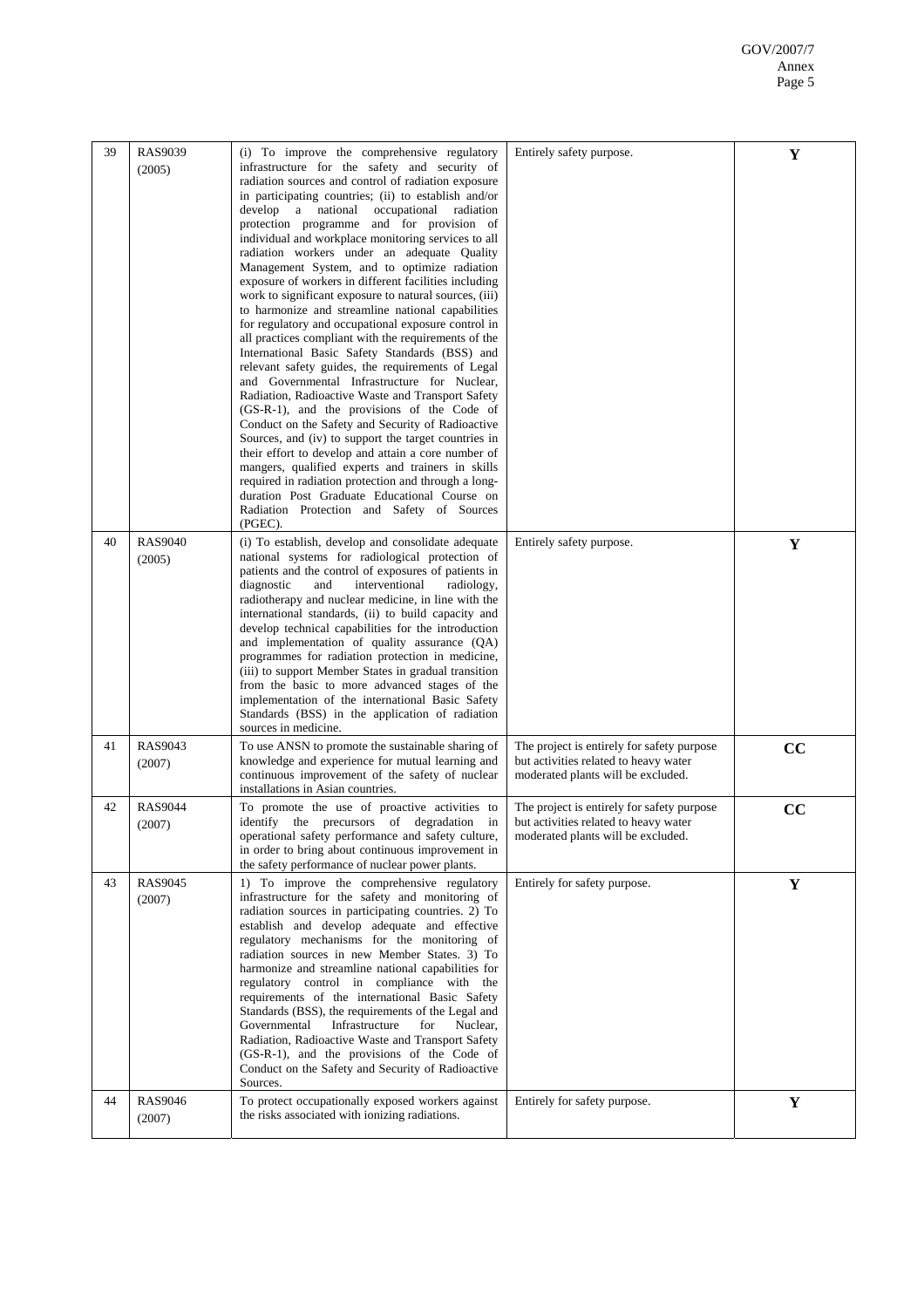| 45 | <b>RAS9047</b><br>(2007) | To ensure that Member States in the region gain<br>acquired capability and documented optimization<br>of patient protection, in order that patients, family<br>members and patient comforters may be protected<br>in accordance with the International Radiation<br>Safety Standards. In concrete terms, the<br>participating countries should achieve: documented<br>reduction of unnecessary radiation exposure in<br>imaging procedures (radiology and nuclear<br>medicine), avoidance of radiation injuries in X-ray<br>interventional procedures, and avoidance of<br>accidental exposure in therapeutic procedures.                           | Entirely for safety purpose.                                                                                                                                                                                                                                             | Y         |
|----|--------------------------|-----------------------------------------------------------------------------------------------------------------------------------------------------------------------------------------------------------------------------------------------------------------------------------------------------------------------------------------------------------------------------------------------------------------------------------------------------------------------------------------------------------------------------------------------------------------------------------------------------------------------------------------------------|--------------------------------------------------------------------------------------------------------------------------------------------------------------------------------------------------------------------------------------------------------------------------|-----------|
| 46 | <b>RAS9048</b><br>(2007) | To ensure that all practices and activities that entail<br>exposure to ionizing radiation are safe.                                                                                                                                                                                                                                                                                                                                                                                                                                                                                                                                                 | Entirely for safety purpose.                                                                                                                                                                                                                                             | Y         |
| 47 | <b>RAS9049</b><br>(2007) | 1) To establish and develop a coordinated national<br>system for building up infrastructure for<br>preparedness and ability to respond to radiological<br>and nuclear emergencies, pursuing an integrated<br>all-hazards approach capable of dealing with all<br>types of emergencies using the same set of<br>management arrangements; and 2) To harmonize<br>and streamline national capabilities in accord with<br>internationally accepted good practice as reflected<br>in the international Basic Safety Standards (BSS<br>115) and the IAEA Safety Standard GS-R-2,<br>Preparedness and Response for a Nuclear or<br>Radiological Emergency. | Entirely for safety purpose.                                                                                                                                                                                                                                             | Y         |
| 48 | <b>RAS9050</b><br>(2007) | To provide education and training in radiation<br>protection to ensure the safe use of radiation<br>sources in medicine, industry, research, and<br>agriculture, and at universities.                                                                                                                                                                                                                                                                                                                                                                                                                                                               | Entirely for safety purpose.                                                                                                                                                                                                                                             | Y         |
| 49 | RAS9051<br>(2007)        | To support the implementation of the IAEA's<br>Nuclear Security Plan (2006-2009) by increasing<br>national awareness and capacities for the<br>prevention of, detection of and response to<br>malicious acts involving nuclear and other<br>radioactive materials or facilities and illicit<br>trafficking in nuclear and other radioactive<br>materials.                                                                                                                                                                                                                                                                                           | Security and safety are intertwined. In<br>this regard the project directly impacts on<br>safety.                                                                                                                                                                        | Y         |
| 50 | <b>INT0064</b><br>(1997) | (i) To validate priority areas for technical<br>cooperation based upon a clear understanding of<br>the development problem context, the comparative<br>advantage of specific technical packages, and the<br>roles, responsibilities and objectives of the<br>principal stakeholders seeking a sustainable<br>solution, thus strengthening the social-economic<br>impact of these programmes in Member States and<br>(ii) to bring greater programme integration between<br>the Regular and technical cooperation programmes.                                                                                                                        | This project is essentially for managerial<br>and strategic purposes.                                                                                                                                                                                                    | ${\bf N}$ |
| 51 | <b>INT0081</b><br>(2005) | To contribute to improved scientific capacity in<br>nuclear science and technology and its application<br>for development in developing Member States<br>through supporting participation in scientific<br>meetings and specialized training and educational<br>activities.                                                                                                                                                                                                                                                                                                                                                                         | This project is for disparate purposes<br>covered under IAEA technical<br>cooperation programme, such as food,<br>agriculture, health, safety, nuclear power,<br>industry, water and environment. Each<br>project activity will be assessed on a case-<br>by-case basis. | cc        |
| 52 | <b>INT0082</b><br>(2007) | To contribute to increasing the international<br>recognition and use of Member States' nuclear-<br>related institutional capacities for technical<br>cooperation and technical cooperation among<br>developing countries (TCDC) and encourage the<br>further development of these capacities.                                                                                                                                                                                                                                                                                                                                                       | This project is for managerial and<br>strategic purposes.                                                                                                                                                                                                                | N         |